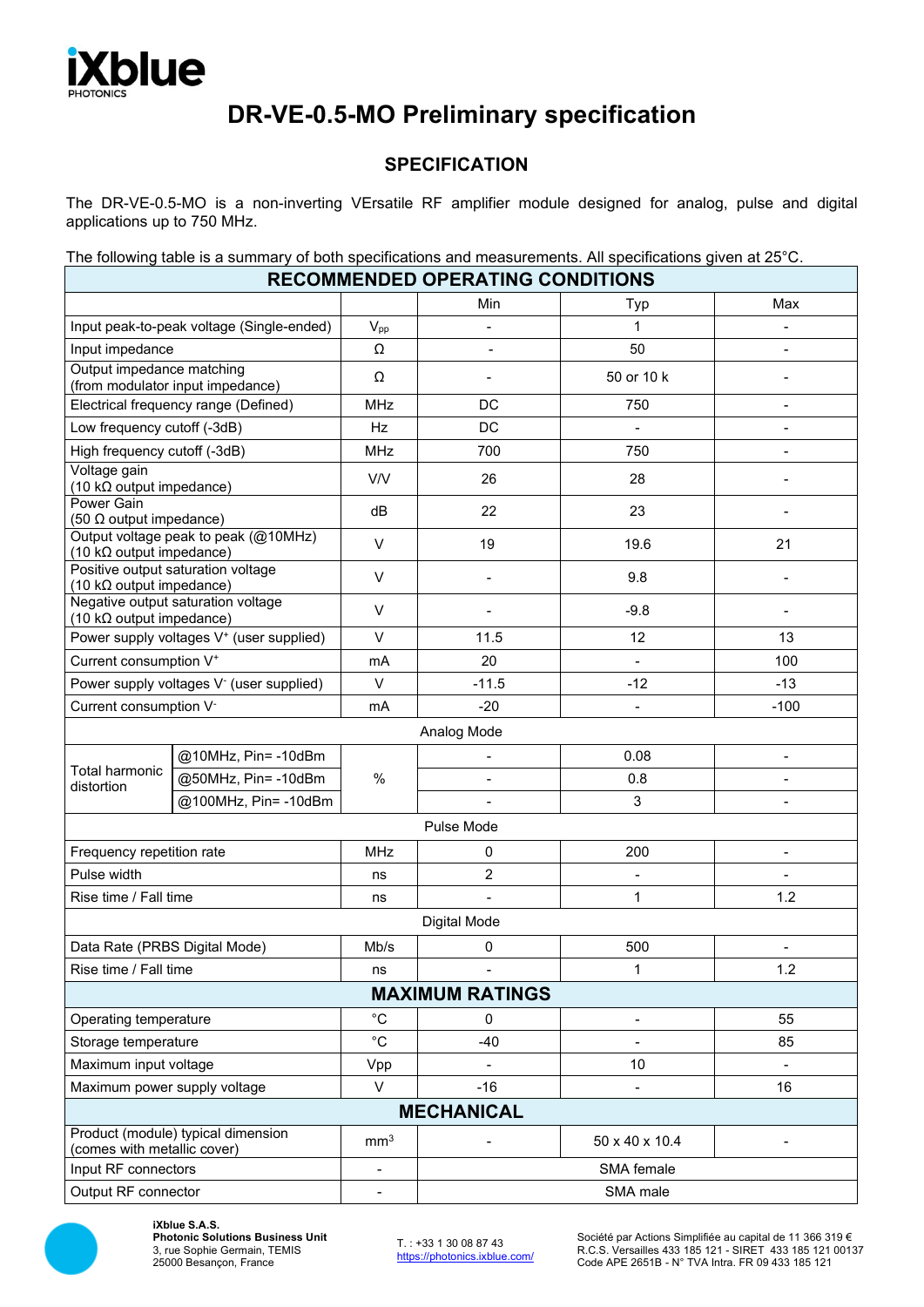

# **Mechanical drawing**







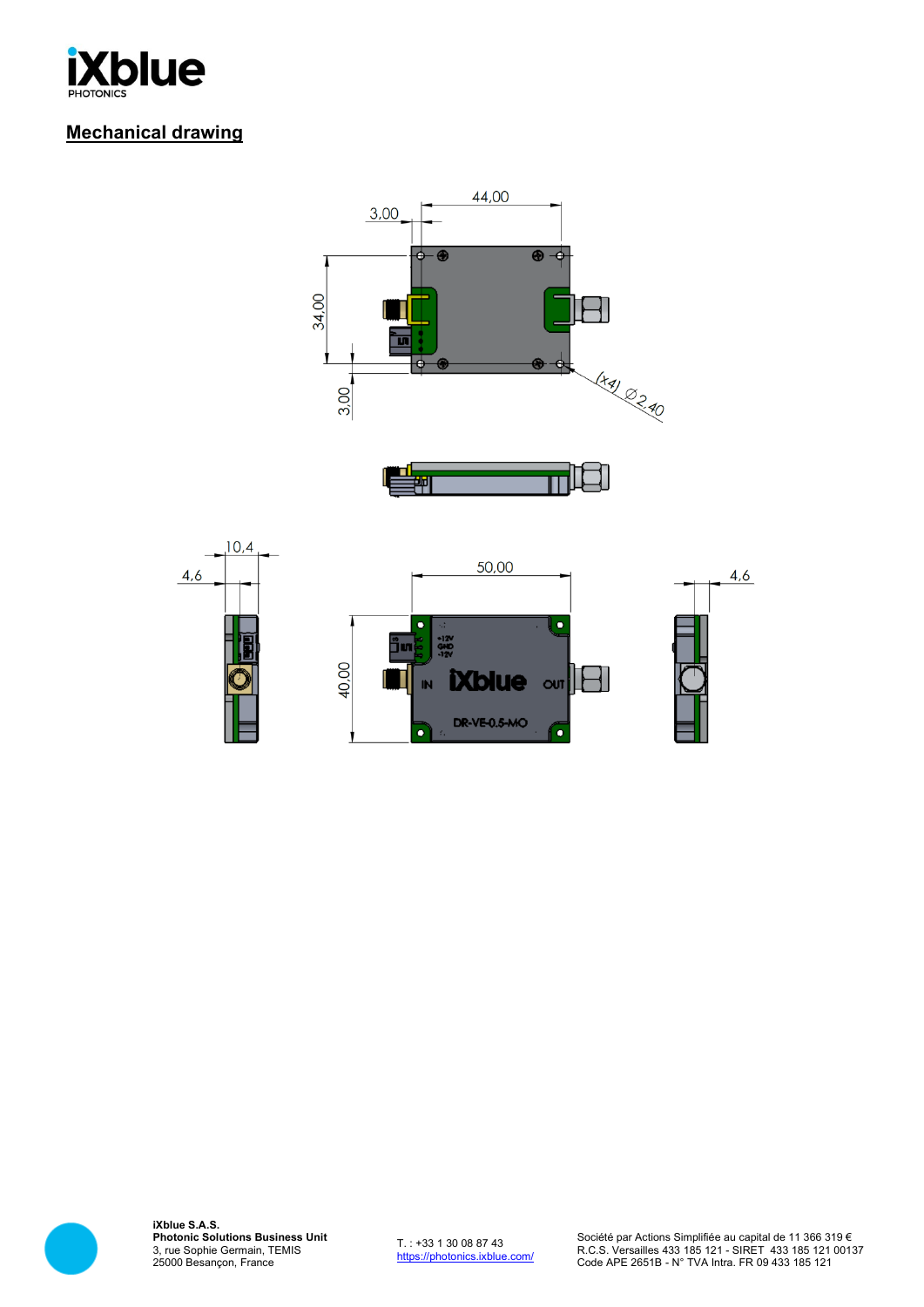

## **Typical Output Response**

#### **Measured small signal bandwidth 10 MHz – 1 GHz (Pin = -30 dBm)**

Conditions:  $V^+$  = +12V, V<sup>-</sup> = -12 V, 50  $\Omega$ 



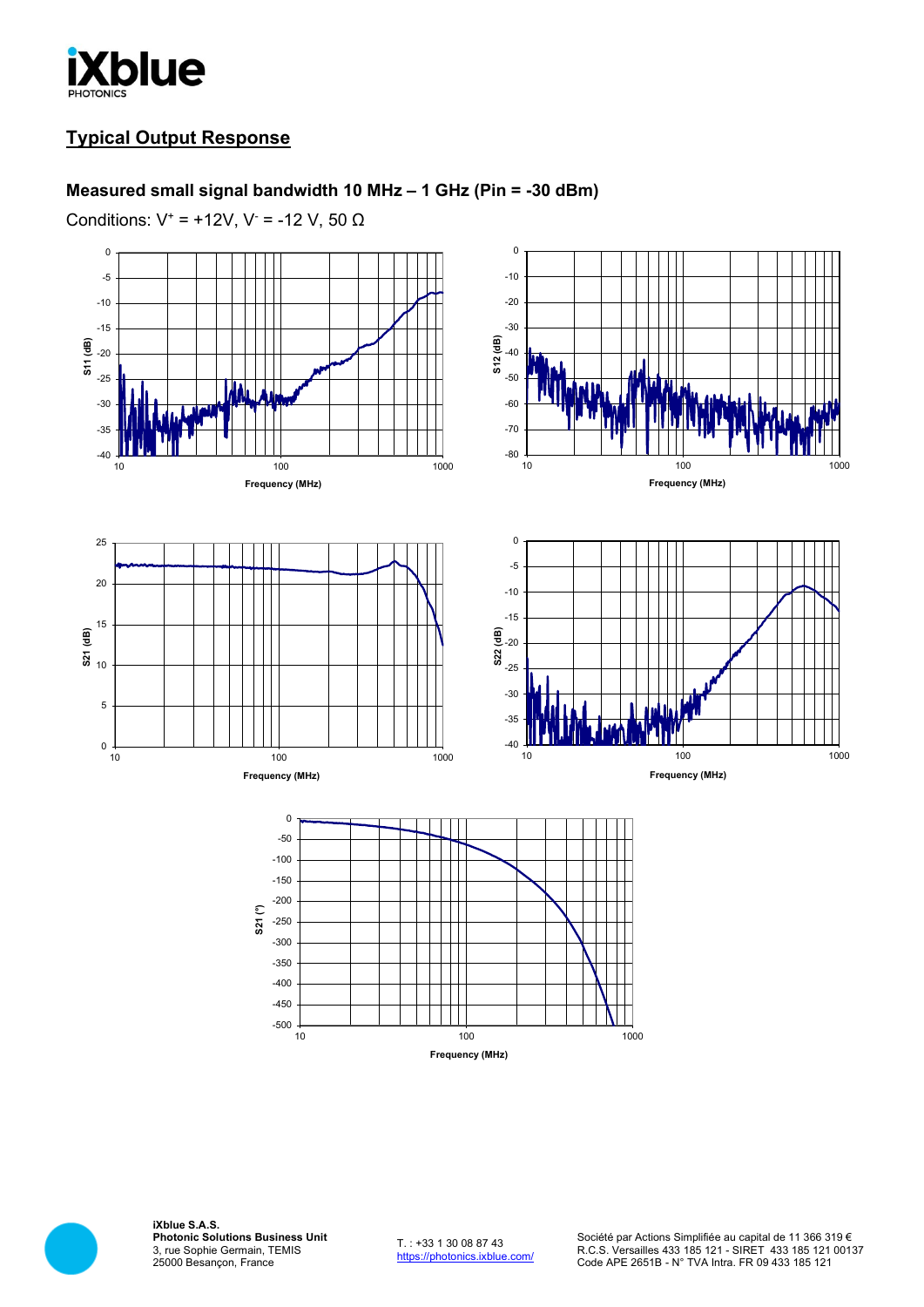

# **DC to 10 MHz bandwidth (Vin = 50 mVpp)**

Conditions:  $V^* = +12$  V, V<sup>-</sup> = -12 V, 10 k $\Omega$ 



# **DC signal gain**

| Conditions: $V^* = +12$ V, $V = -12$ V, 10 kΩ |  |  |  |  |  |  |
|-----------------------------------------------|--|--|--|--|--|--|
|-----------------------------------------------|--|--|--|--|--|--|



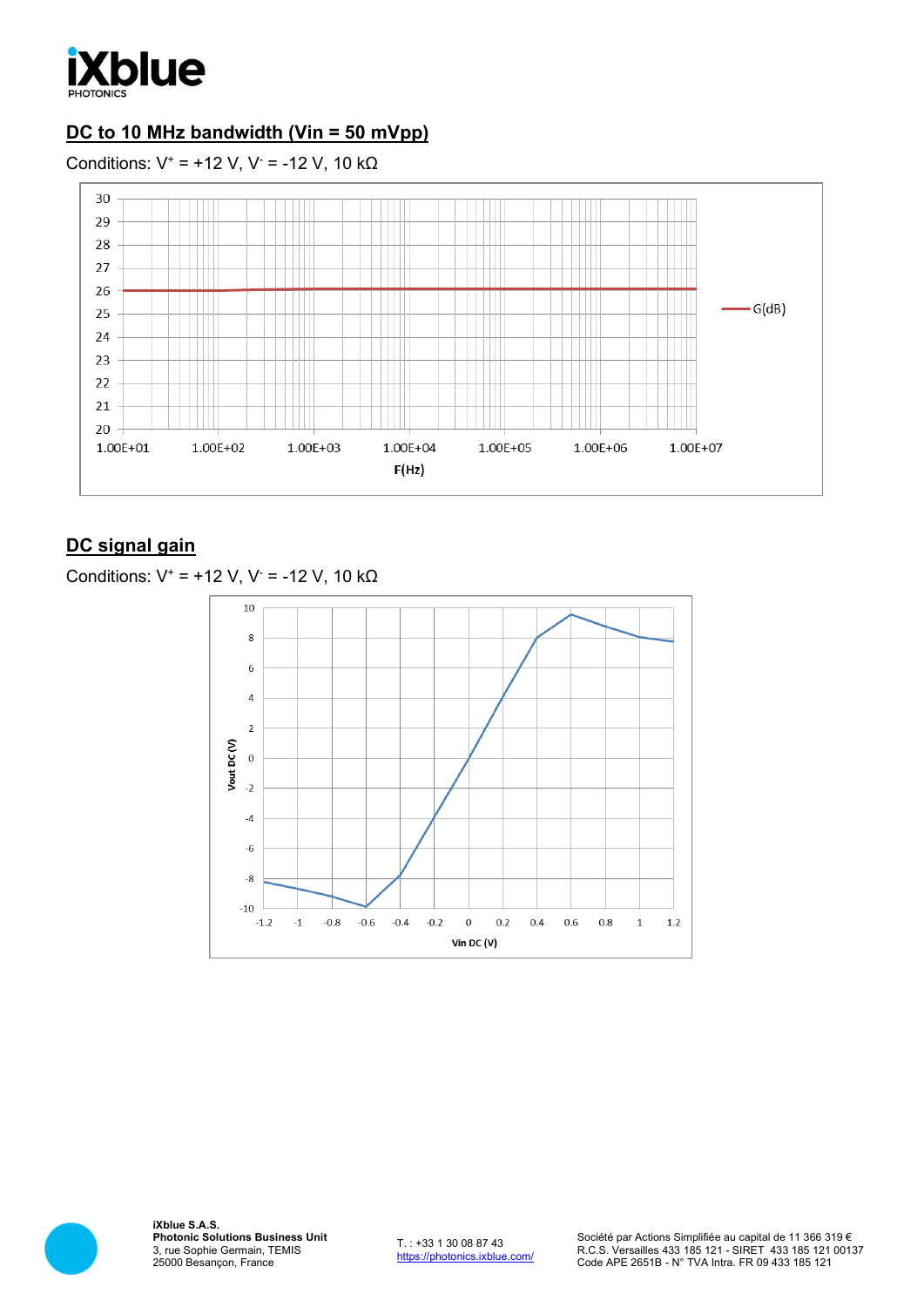

# **Pulse Mode**

Conditions:  $V^+ = +12 V$ ,  $V^- = -12 V$ .